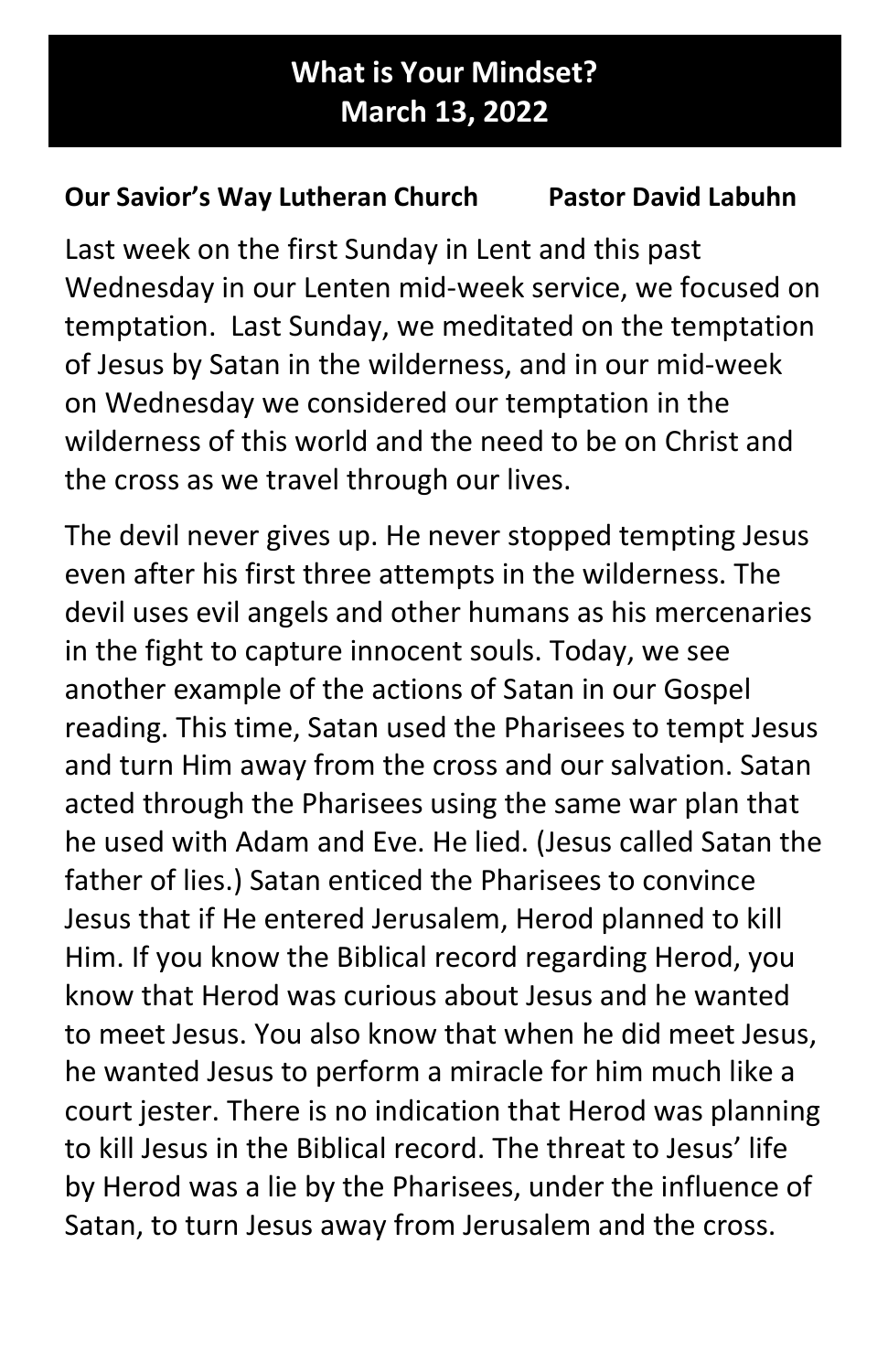We can only speculate why the Pharisees, who were the dominant religious party of the Jewish religion of their day, would be motivated to tell this lie. Without a doubt, they did not want Jesus to come into Jerusalem, the capital city, and teach and heal as He had in the countryside. He was a threat to them and their favored positions in the Temple and their power based on legalism which allowed them to grow in wealth at the expense of others. Jesus would threaten the religious stability that they enjoyed. The Pharisees also knew that Jesus was being called the Messiah, the Savior. If this popular Savior came into Jerusalem, the people might rise up and make Him their King. This would threaten not only religious stability. It would also threaten political stability. A riot and revolt might ensue causing bloodshed and resulting in an armed response by the military. Maybe they were trying to use misinformation to entice Herod to do what they were suggesting and kill Jesus just as he had killed John the Baptist. The Pharisees hated Jesus and what He taught. He had just angered them by saying that Gentiles, who Jews viewed as the least likely to enter the Kingdom of Heaven, would be first. And they were aghast that Jesus said that the Jews, God's people, would be the last to enter the Kingdom of Heaven if at all. The Jews and especially the Pharisees saw themselves as superior to unclean Gentiles. This statement infuriated the Pharisees.

Jesus' response to the Pharisees' warning about Herod was to tell Herod that He was undeterred and would fulfill His mission in Jerusalem. And, He added, that, like the many prophets from the Old Testament, He would die, as they had, in Jerusalem, just as they had when they fulfilled their mission for God. Then, Jesus said something that was even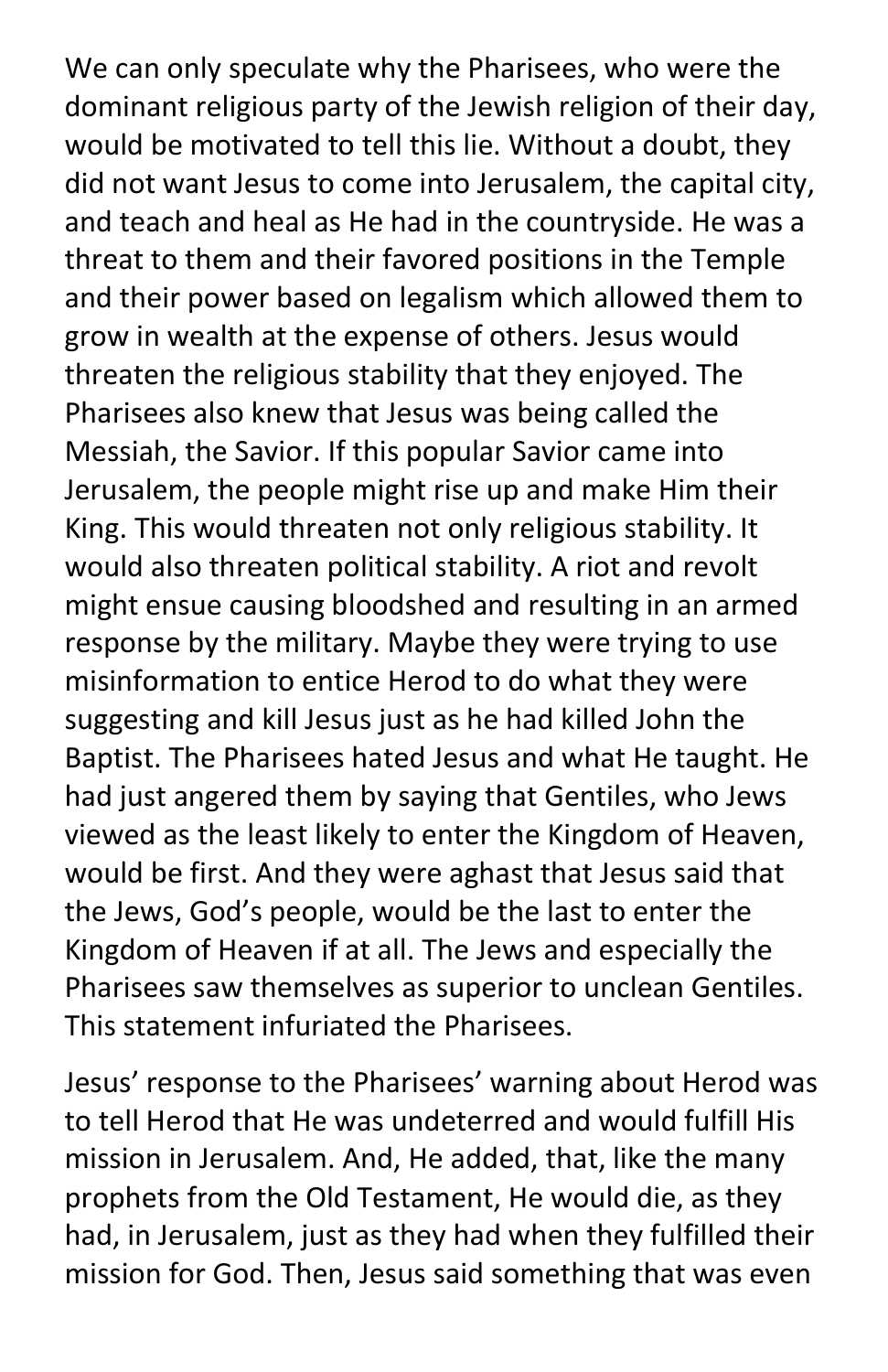more detestable, He lamented over the City of Jerusalem, the capital of the nation and the seat of the religion with the Temple. He said it would be destroyed because it refused to hear Him and rejected Him. This was anathema, an abomination, a curse that Jesus was placing on the City of Jerusalem. The Pharisees were incensed that this upstart, your teacher would say such a thing. It was blaspheme because this was the City of God. Who would dare prophesy the destruction of this Holy City and its inhabitants? Yet, Jesus was the Son of God and was completely accurate in His prophetic announcement. And the Old Testament reading today pointed in exactly the same way to what Jesus had said. The prophet Jeremiah, as directed by God, foretold the destruction of the City of Jerusalem and the Temple by the Babylonians in 626 B.C. and the religious leaders and people sought to kill him for his words. The people of the Old Testament had turned away from God and chosen instead to worship idols, especially the idol god Baal. Worse, they made sacrifices of their children to this idol. Their disobedience drew the wrath of God. His patience was spent.

The Bible and history, both tell us that Jerusalem and King Solomon's magnificent Temple were both destroyed by the Babylonians under King Nebuchadnezzar in 586 B.C. as prophesied by Jeremiah. Jesus prophesied in 32 A.D. that the City of Jerusalem and the Temple built by Herod would be destroyed and both were destroyed in 70 A.D. by the Romans. Just as Jesus had prophesized. God's Son was rejected by the people of His time and once, again, God lost patience with His people.

We are in the Season of Lent. Lent is a time in which we are supposed to come face to face with ourselves and our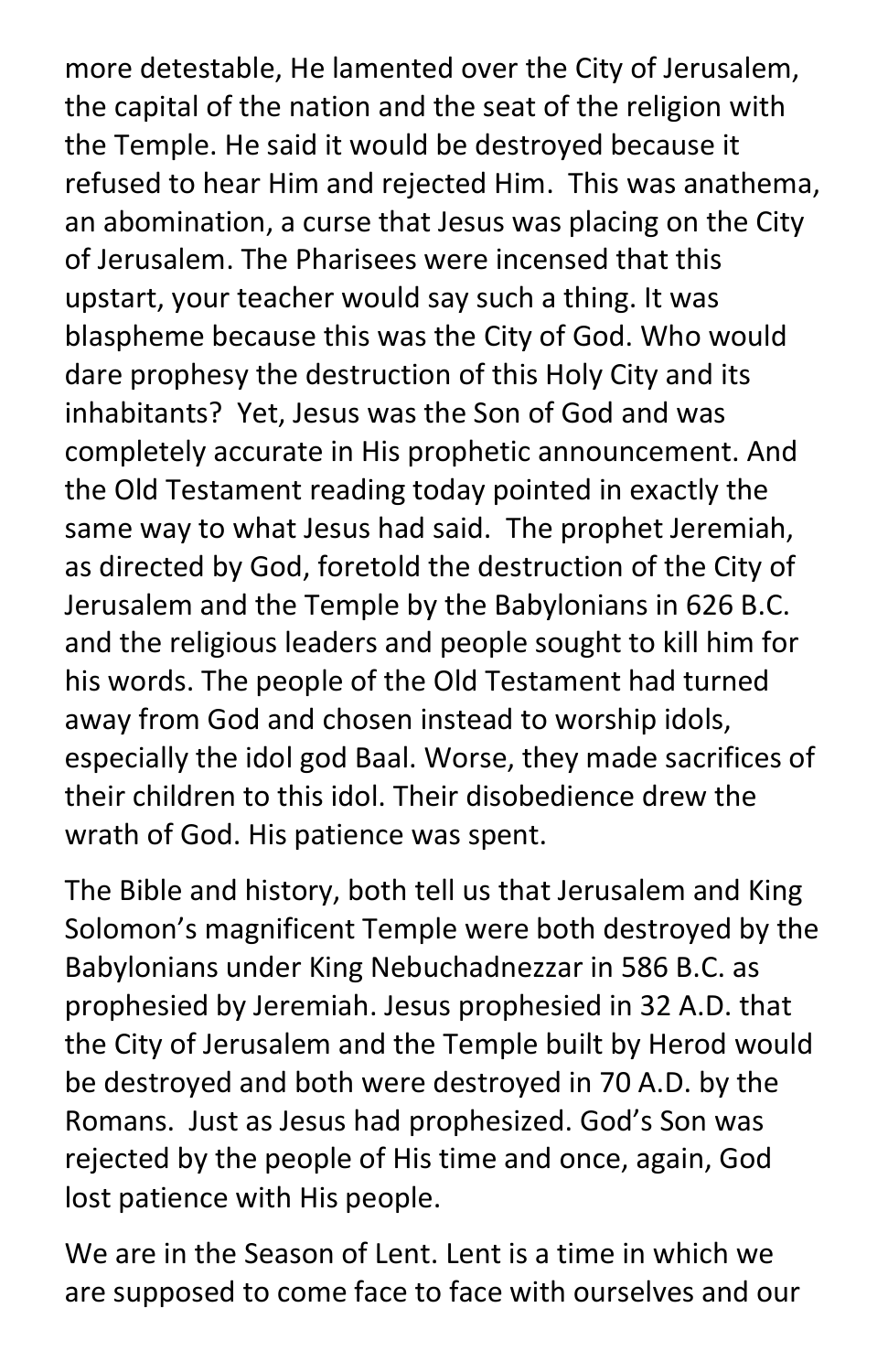sin. Lent is a time when we need to admit to ourselves and sometimes to others that we have disobeyed God and turned from Him in our thoughts, words, and deeds. We are not just sinful; we need to admit that we are woefully sinful. This should be our mindset during this Season. This should be our way of thinking which acknowledges who we are and what we have done in the sight of God and our neighbors. Lent is about us being hopelessly lost in the wilderness of sin and powerless to find a way out. Yet, this is totally contrary to what our culture teaches. Our culture would lead us to believe we are basically good. Oh, we may slip up once in a while, but then, everybody has a bad day. Our individualism tells us that we can manage our own behavior. Who needs Jesus and His bloody death? And, that resurrection story cannot be proved scientifically. It, too, is simply a myth. If the truth be told, there are a lot of sinners in this world and they are bad sinners. We see them each day in our media. And you and I can point them out. When we do this, we act just like the Pharisees who pointed to the unholy, unclean Gentiles as being unacceptable for the kingdom of heaven. And, like Adam and Eve in the Garden of Eden, we tend to try to deflect attention to our own guilt and bad behavior by pointing to someone else who is far worse than we are. We, all of us, need to be mindful of God's wrath and disobedience to his Word. We have two examples in our readings today of what happens even to God's people when He loses patience with us. The state of the world right now might be a cause for us to be repentant.

Lent is a prelude to Easter just as Advent was a prelude to the birth of Jesus at Christmas. It appears to me that we get closer to the understanding of our need for a Savior in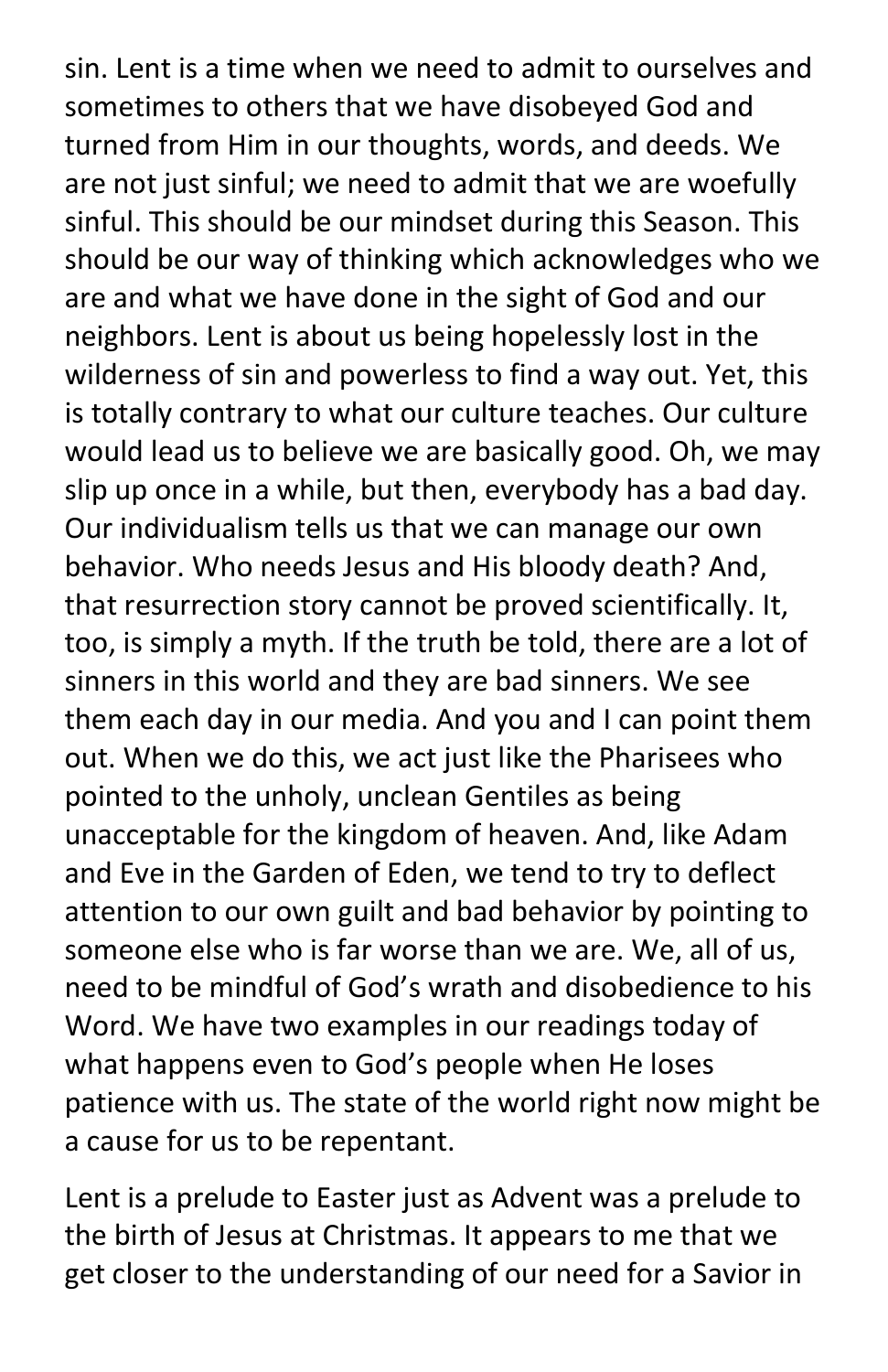Advent than we do in Lent. At least, during Advent, we are reminded, even by the culture around us, that a Savior is coming. Think about how you heard music about Jesus' birth in all the stores in Advent, even earlier than 40 days out. And, although there is little connection between sales and the need for a Savior, at least there was a recognition of the birth of Jesus our Savior.

Now, look at Lent, Ash Wednesday has come and gone. Some people had ashes imposed on them but they only lasted a short time and then were washed away or rubbed off. And, I haven't heard the strains of "In the Cross of Christ I Glory" or "Go to Dark Gethsemane" or "The Old Rugged Cross" playing on the loudspeakers in my local Walmart or Wegmans recently. But I did see a lot of chocolate rabbits and candies. And, when I poked around on the bottom shelf, I found one box of chocolate crosses. The mindset that we have for Lent and the most important event in our Christian faith, the death and resurrection of our Savior, is almost foreign and unknown in our culture. Easter is even being pawned off as simply a rite of spring. The idea of the need for a repentant heart and remorse for disobedience to God's Word and His Law is not part of the mindset of our culture. Now, let me remind you, we live in that culture and it rubs off. And God will only be patient for so long. We have seen that.

Now, look at the mindset of Jesus. He was not deterred by a threat from the religious leaders, the Pharisees, whether real or a lie of Satan. He was not deterred by the political implications of His teaching and His announcement that He was the Son of God and the Messiah. His mindset was toward Jerusalem and His mission of Salvation. He even hinted to the Pharisees that He knew what they are going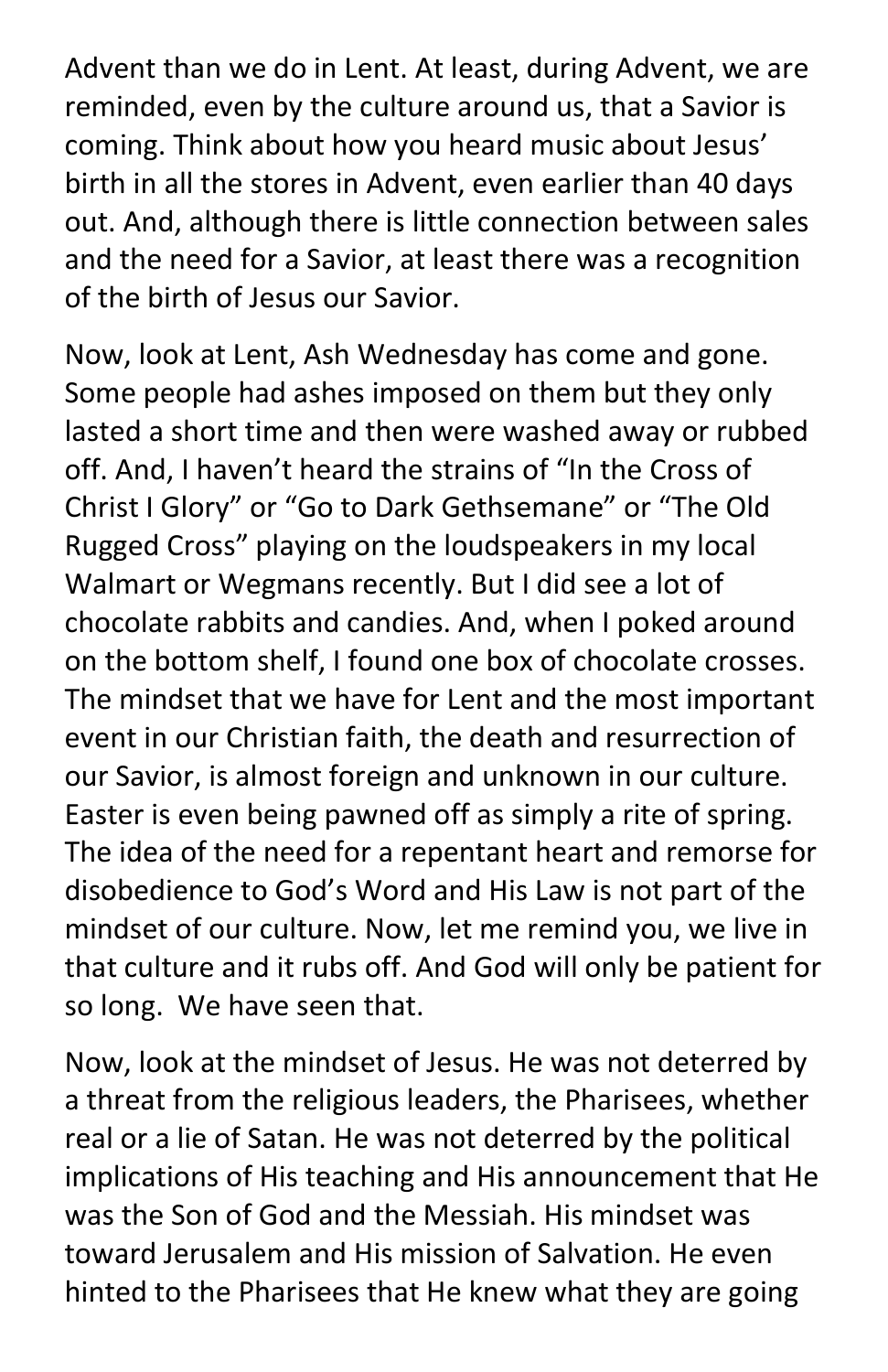to do when He said that great prophets of God were killed in Jerusalem. Jesus' mindset, before His death, was to fulfill the will of His Father and go to the cross for all those who need saving; for all those sinners; for you and for me. Jesus was not disobedient and He was not deterred. He knew His mission and how important it was for the world.

So during this time of Lent this year in which we have seen, and are seeing, what may be an end to God's patience with sinful beings, what do we learn from the Word of God today?

- 1. Disobedience to God will be judged harshly and completely. A mindset of arrogance and selfrighteousness translates to rejecting Jesus and the cross. The Pharisees and the people of Jerusalem found that to be a mistake. Rejecting Jesus and the cross implies the ability to save ourselves and that is exactly what Satan wants us to think.
- 2. Satan entices us to set aside the cross in exchange for the teachings of our culture which seeks to make worldly things idols and reduces God to a diminished place in our lives. Such earthly things include technology, science, consumerism, individualism, power, and wealth. Turning to these things for our salvation from sin gives the world the power of salvation and ignores the power of Jesus and the cross for salvation. This is a false and deadly hope. Satan wishes for nothing more, that we fall into the trap of doing this.
- 3. The road to spiritual disaster starts by ignoring the Word of God written and spoken. This was true in the time of Jeremiah, the time of Jesus, and in our times. In past times, the disaster came as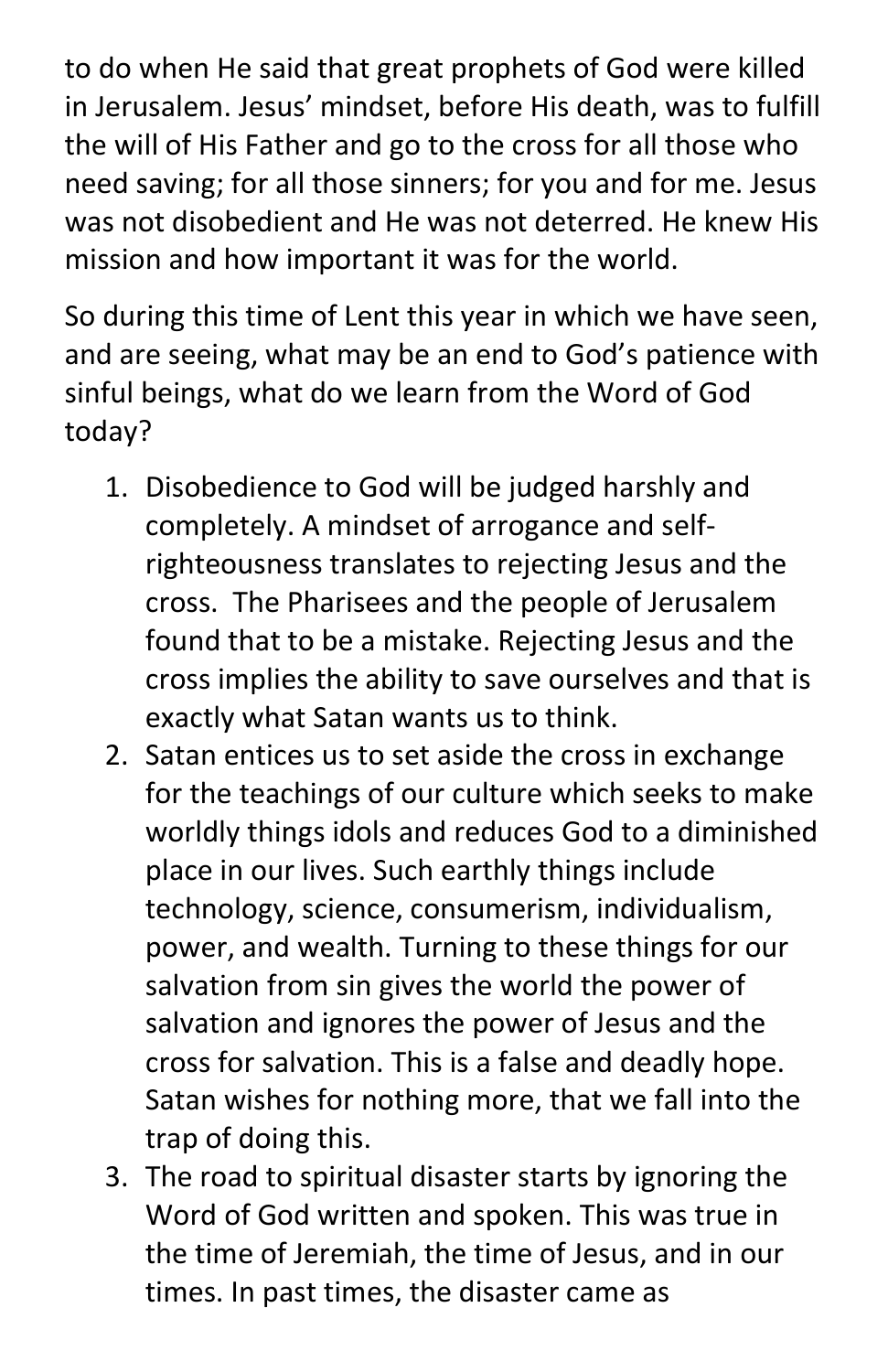prophesied. In our times, we are waiting to see how much patience God still has with us humans or whether He is ready to pass the ultimate judgment and destroy all creation. While we say that God is slow to anger and abounding in steadfast love, God does have His limits. He does become angry and acts in wrath again sin.

What is a better mindset in Lent for us?

- 1. To look to Jesus as our Savior in all humility and thankfulness. Jesus looked for the people of Jerusalem to see Him in that way. If they would have done so, He would have protected them like a mother hen protects her chicks in the face of danger. Jesus gives us the same message. He is ready, willing, and able to protect us, but we must turn to Him, flee to Him for protection.
- 2. Grace and mercy are only from God. We cannot free ourselves from sin nor can anything in our culture do so. The cross, and only the cross, is the means of Salvation and even though it is gory and bloody, it was through that blood on the cross of an innocent Lamb of God, the Son of God, that we have been saved from destruction for all eternity.
- 3. Jesus exhibited the mindset of an obedient and humble servant of God. He took no glory for Himself. He is our example. We are the servants of God in this world. Our glory is yet to come. We only show the glory of God when we act on His behalf. Just as Jesus turned His face to Jerusalem and to His inevitable death for us, we need to turn our faces to the cross and the glory that is to come. Glory came to Him in His resurrection and His elevation to the right hand